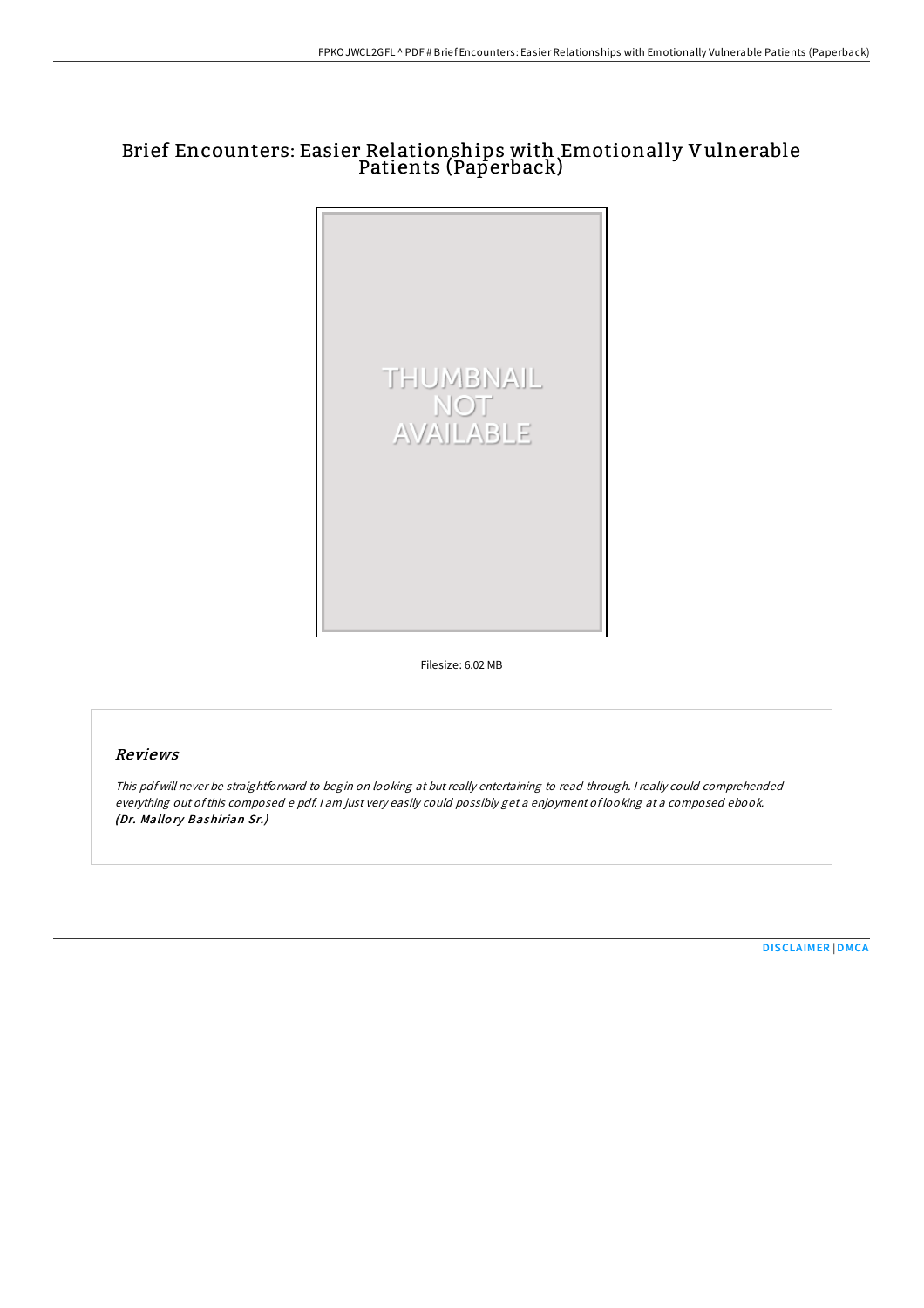## BRIEF ENCOUNTERS: EASIER RELATIONSHIPS WITH EMOTIONALLY VULNERABLE PATIENTS (PAPERBACK)



To read Brief Encounters: Easier Relationships with Emotionally Vulnerable Patients (Paperback) eBook, make sure you follow the link beneath and save the file or gain access to other information which might be highly relevant to BRIEF ENCOUNTERS: EASIER RELATIONSHIPS WITH EMOTIONALLY VULNERABLE PATIENTS (PAPERBACK) book.

Createspace Independent Publishing Platform, 2014. Paperback. Condition: New. Language: English . Brand New Book \*\*\*\*\* Print on Demand \*\*\*\*\*. Being in hospital is always a difficult time for patients. However, for some it can also be very distressing and emotionally traumatic. It can be hard for staff in general/acute hospitals to know what to say - what is the correct thing, how to behave, how to help relatives and also how to help yourself so you don t go home and worry about your patients. We ve called this guide Brief Encounters as this captures the intense and necessarily swift interactions ward staff have with patients continuously through a shift. Brief Encounters looks at how relationships between staff and emotionally vulnerable patients are nurtured through caring conversation . It s informed by the evidence of the recovery power of conversation to help people with mental illness or in extreme distress where there is no actual diagnosed mental illness. There is considerable research showing how expressing themselves and being heard in a particular way enables patients to access thoughts, feelings and experiences and to gain new perspectives on these - even when stuck in a general hospital. This then helps them to have a greater understanding of themselves, their situation, their illness, its treatment and the recovery process. The magical thing is that even a simple, sociable conversation can have a profound impact on someone who is in a bad emotional state. It can also increase relational security having someone to relate to emotionally increases feelings of safety, and therefore someone is more likely to stay on the ward and participate in their treatment.

 $\mathbb{R}$ Read Brief Encounters: Easier Relationships with Emotionally Vulnerable [Patients](http://almighty24.tech/brief-encounters-easier-relationships-with-emoti.html) (Paperback) Online  $\blacksquare$ Download PDF Brief Encounters: Easier Relationships with Emotionally Vulnerable [Patients](http://almighty24.tech/brief-encounters-easier-relationships-with-emoti.html) (Paperback)